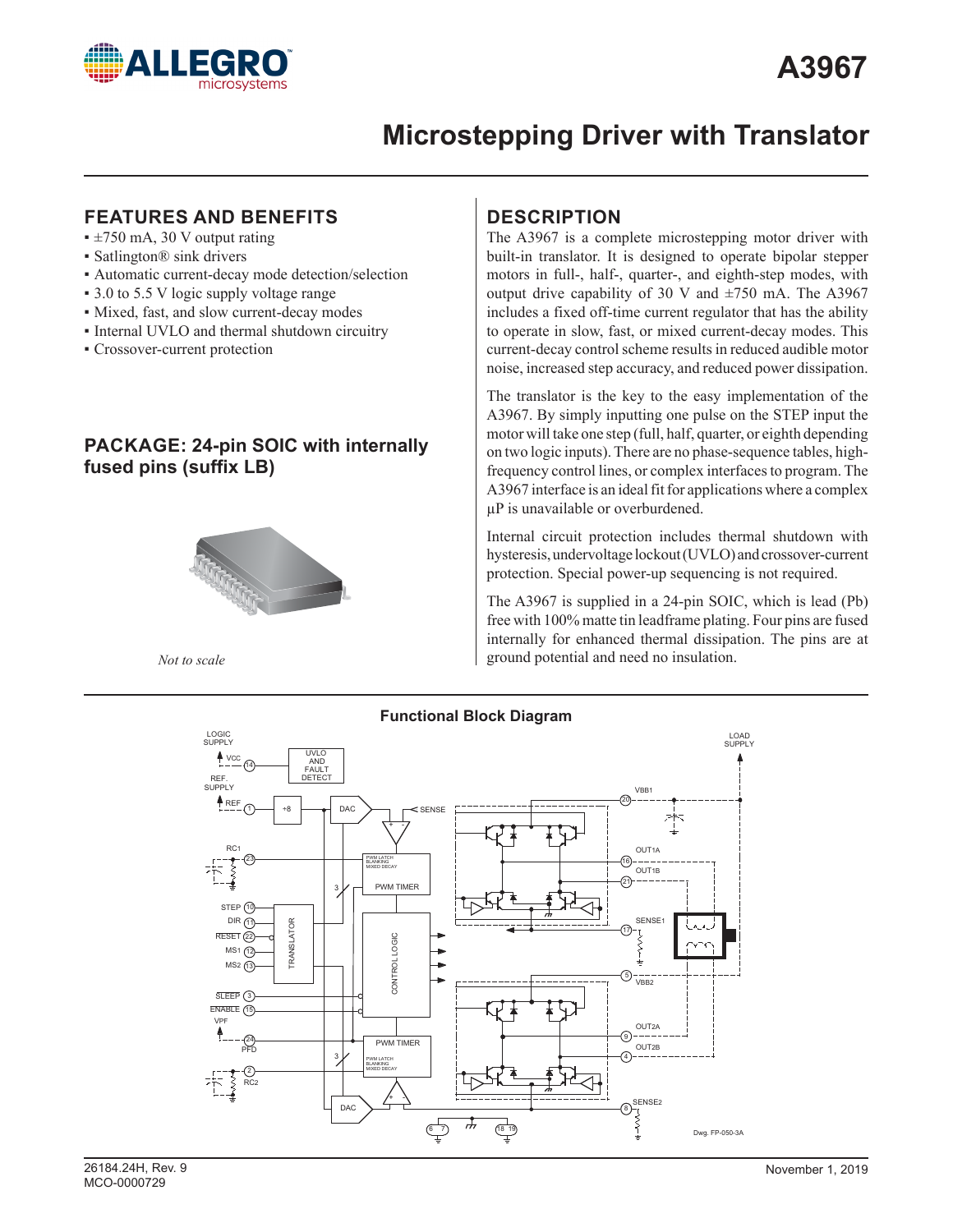#### **SELECTION GUIDE**

| <b>Part Number</b> | Packing                                | Package       |
|--------------------|----------------------------------------|---------------|
| A3967SLBTR-T       | 24-pin SOIC with internally fused pins | 1000 per reel |

#### **ABSOLUTE MAXIMUM RATINGS**

| <b>Characteristic</b>                | Symbol                        | <b>Notes</b>                                                                                                                                                                         | Rating     | <b>Units</b>    |    |  |
|--------------------------------------|-------------------------------|--------------------------------------------------------------------------------------------------------------------------------------------------------------------------------------|------------|-----------------|----|--|
| Load Supply Voltage                  | $V_{BB}$                      |                                                                                                                                                                                      |            |                 |    |  |
| Logic Supply Voltage                 | $V_{\rm CC}$                  |                                                                                                                                                                                      |            | 7.0             | V  |  |
|                                      |                               | $t_w > 30$ ns                                                                                                                                                                        |            | $-0.3$ to $7.0$ | V  |  |
| Logic Input Voltage Range            | $V_{IN}$                      | $t_{w}$ < 30 ns                                                                                                                                                                      |            | $-1$ to $7.0$   | V  |  |
| Sense Voltage                        | $\mathsf{V}_{\texttt{SENSE}}$ |                                                                                                                                                                                      |            | 0.68            | V  |  |
| Reference Voltage                    | $V_{REF}$                     |                                                                                                                                                                                      |            | $V_{CC}$        | mA |  |
| <b>Output Current</b>                | $I_{OUT}$                     | Output current rating may be limited by duty cycle, am-<br>bient temperature, and heat sinking. Under any set of                                                                     | Continuous | ±750            | mA |  |
|                                      |                               | conditions, do not exceed the specified current rating<br>or a junction temperature of 150°C.                                                                                        | Peak       | ±850            | mA |  |
| Package Power Dissipation            | $P_{D}$                       | See graph                                                                                                                                                                            |            |                 |    |  |
| <b>Operating Ambient Temperature</b> | $T_{A}$                       | Range S                                                                                                                                                                              |            |                 |    |  |
| Maximum Junction Temperature         | $T_{\rm d}$ (max)             | Fault conditions that produce excessive junction temperature will activate<br>the device's thermal shutdown circuitry. These conditions can be toler-<br>ated but should be avoided. | 150        | °C              |    |  |
| Storage Temperature                  | $T_{\text{stg}}$              |                                                                                                                                                                                      |            | $-55$ to 150    | °C |  |

#### **THERMAL CHARACTERISTICS**

| <b>Characteristic</b>                           | Symbol          | <b>Test Conditions*</b>                   | Value | <b>Units</b> |
|-------------------------------------------------|-----------------|-------------------------------------------|-------|--------------|
|                                                 | $R_{\theta JA}$ | 2-layer PCB, 1.3 in? 2-oz. exposed copper | 50    | °C/W         |
| Package Thermal Resistance, Junction to Ambient |                 | 4-layer PCB, based on JEDEC standard      | 35    | °C/W         |

\*Additional thermal information available on Allegro website.



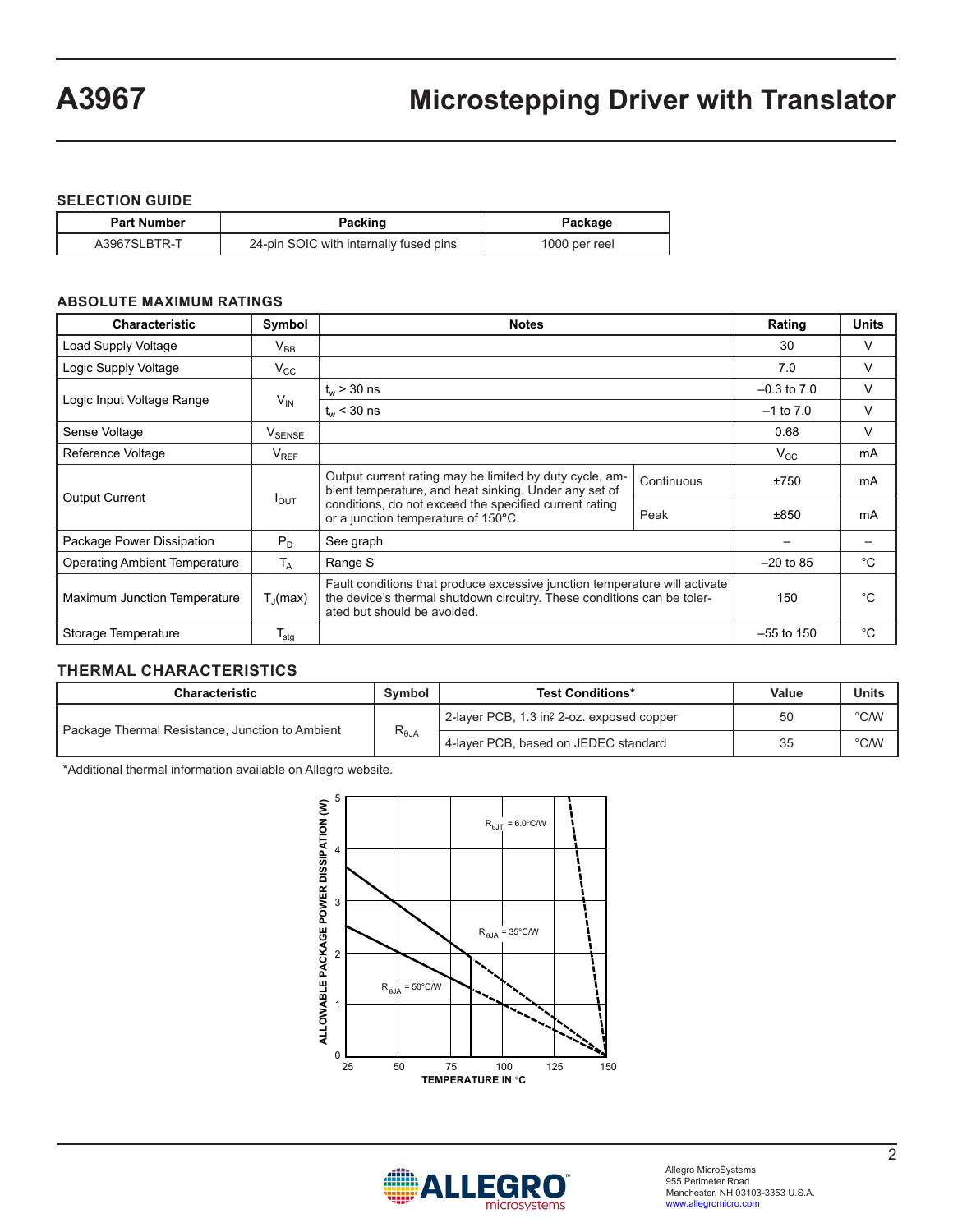## **ELECTRICAL CHARACTERISTICS at**  $T_A$  **= +25°C,**  $V_{BB}$  **= 30 V,**  $V_{CC}$  **= 3.0 V to 5.5V (unless otherwise noted)**

|                                    |                               |                                                | <b>Limits</b>            |                          |                   |              |
|------------------------------------|-------------------------------|------------------------------------------------|--------------------------|--------------------------|-------------------|--------------|
| <b>Characteristic</b>              |                               | <b>Symbol Test Conditions</b>                  | Min.                     | Typ.                     | Max.              | <b>Units</b> |
| <b>Output Drivers</b>              |                               |                                                |                          |                          |                   |              |
| Load Supply Voltage Range          | $V_{BB}$                      | Operating                                      | 4.75                     | $\equiv$                 | 30                | $\vee$       |
|                                    |                               | During sleep mode                              | $\overline{0}$           |                          | 30                | $\vee$       |
| <b>Output Leakage Current</b>      | $I_{CEX}$                     | $V_{\text{OUT}} = V_{\text{BB}}$               | $\overline{\phantom{0}}$ | 1.0                      | 20                | μA           |
|                                    |                               | $V_{OUT} = 0 V$                                | $\equiv$                 | $-1.0$                   | $-20$             | μA           |
| <b>Output Saturation Voltage</b>   | $V_{CE(sat)}$                 | Source driver, $I_{\text{OUT}}$ = -750 mA      | $\equiv$                 | 1.9                      | 2.1               | $\vee$       |
|                                    |                               | Source driver, $I_{OUT} = -400$ mA             | $\overline{\phantom{0}}$ | 1.7                      | 2.0               | $\vee$       |
|                                    |                               | Sink driver, $I_{\text{OUT}}$ = 750 mA         | $\overline{\phantom{0}}$ | 0.65                     | 1.3               | $\vee$       |
|                                    |                               | Sink driver, $I_{\text{OUT}} = 400 \text{ mA}$ | $\overline{\phantom{0}}$ | 0.21                     | 0.5               | $\vee$       |
| <b>Clamp Diode Forward Voltage</b> | $V_F$                         | $I_F = 750$ mA                                 | $\overline{\phantom{0}}$ | 1.4                      | 1.6               | $\vee$       |
|                                    |                               | $I_F = 400$ mA                                 | $\overline{\phantom{0}}$ | 1.1                      | 1.4               | $\vee$       |
| <b>Motor Supply Current</b>        | $I_{BB}$                      | Outputs enabled                                | —                        | $\qquad \qquad -$        | 5.0               | mA           |
|                                    |                               | <b>RESET</b> high                              | —                        | $\overline{\phantom{0}}$ | 200               | μA           |
|                                    |                               | Sleep mode                                     | —                        | —                        | 20                | μA           |
| <b>Control Logic</b>               |                               |                                                |                          |                          |                   |              |
| Logic Supply Voltage Range         | $V_{CC}$                      | Operating                                      | 3.0                      | 5.0                      | 5.5               | $\vee$       |
| Logic Input Voltage                | $V_{IN(1)}$                   |                                                | $0.7V_{CC}$              | —                        |                   | V            |
|                                    | $V_{IN(0)}$                   |                                                | $\overline{\phantom{0}}$ | $\overline{\phantom{0}}$ | $0.3V_{CC}$       | $\vee$       |
| Logic Input Current                | $I_{IN(1)}$                   | $V_{IN} = 0.7V_{CC}$                           | $-20$                    | 1.0                      | 20                | μA           |
|                                    | $I_{IN(0)}$                   | $V_{IN} = 0.3 V_{CC}$                          | $-20$                    | 1.0                      | 20                | μA           |
| <b>Maximum STEP Frequency</b>      | $f_{\scriptstyle\text{STEP}}$ |                                                | 500*                     | $\overline{\phantom{0}}$ | $\qquad \qquad -$ | kHz          |
| <b>Blank Time</b>                  | $t_{BLANK}$                   | $R_t$ = 56 k $\Omega$ , $C_t$ = 680 pF         | 700                      | 950                      | 1200              | ns           |
| <b>Fixed Off Time</b>              | $t_{\text{off}}$              | $R_t$ = 56 k $\Omega$ , $C_t$ = 680 pF         | 30                       | 38                       | 46                | μs           |

continued next page …

## **Table 1. Microstep Resolution Truth Table**

| MS1 | MS2 | <b>Resolution</b>   |
|-----|-----|---------------------|
|     |     | Full step (2 phase) |
| н   |     | Half step           |
|     | н   | Quarter step        |
|     |     | Eighth step         |

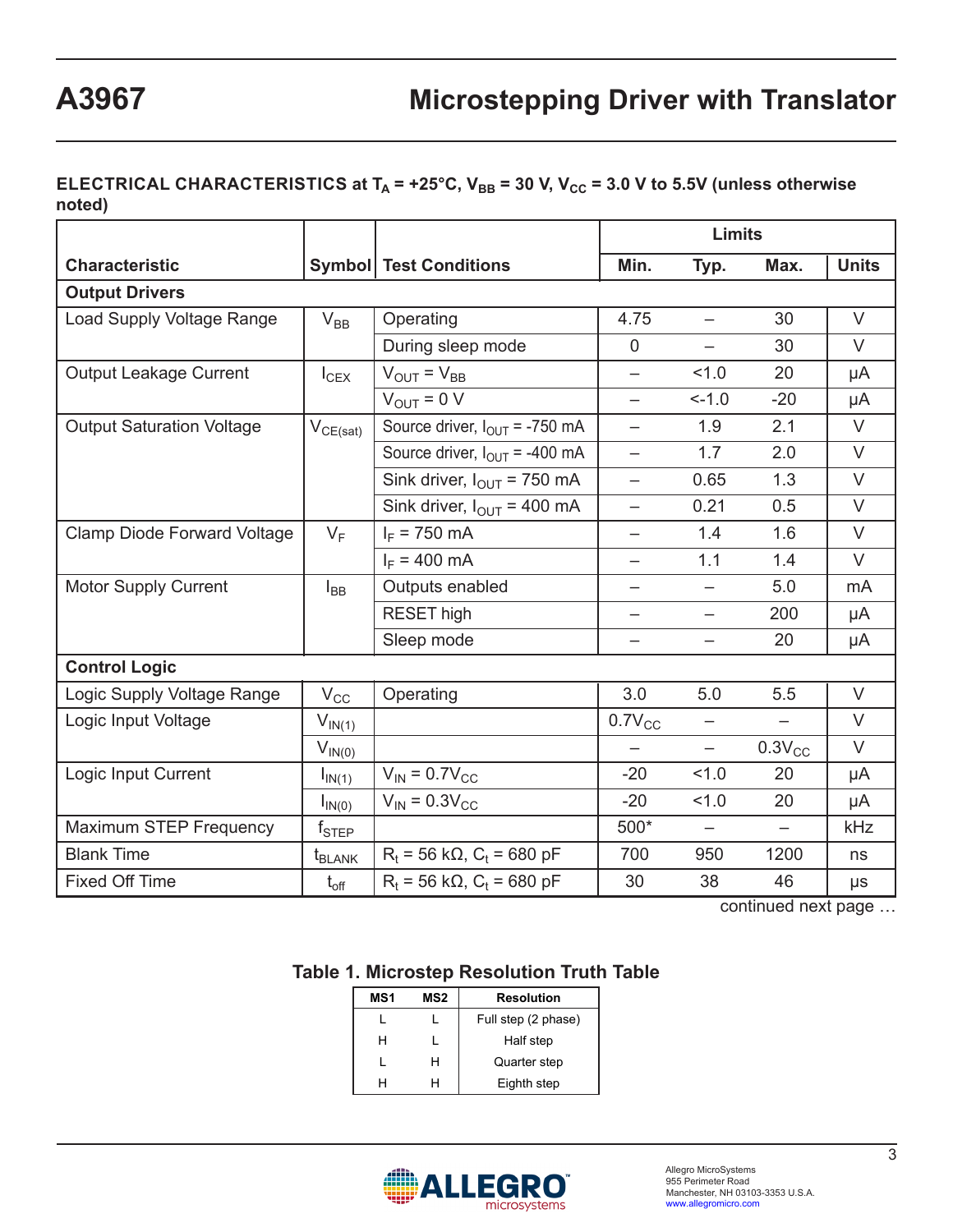#### **ELECTRICAL CHARACTERISTICS (continued) at**  $T_A$  **= +25°C,**  $V_{BB}$  **= 30 V,**  $V_{CC}$  **= 3.0 V to 5.5V (unless otherwise noted)**

|                                    |                   |                                                    |                          | Limits       |              |              |
|------------------------------------|-------------------|----------------------------------------------------|--------------------------|--------------|--------------|--------------|
| <b>Characteristic</b>              | Symbol            | <b>Test Conditions</b>                             | Min.                     | Typ.         | Max.         | <b>Units</b> |
| <b>Control Logic (cont'd)</b>      |                   |                                                    |                          |              |              |              |
| Mixed Decay Trip Point             | <b>PFDH</b>       |                                                    |                          | $0.6V_{CC}$  |              | $\vee$       |
|                                    | <b>PFDL</b>       |                                                    |                          | $0.21V_{CC}$ |              | $\vee$       |
| Ref. Input Voltage Range           | <b>VREF</b>       | Operating                                          | 1.0                      |              | $V_{\rm CC}$ | $\vee$       |
| Reference Input Impedance          | $Z_{REF}$         |                                                    | 120                      | 160          | 200          | $k\Omega$    |
| Gain $(G_m)$ Error                 | $E_G$             | VREF = 2 V, Phase Current = 38.37% +               |                          |              | ±10          | $\%$         |
| (note 3)                           |                   | VREF = 2 V, Phase Current = 70.71% +               |                          |              | ±5.0         | $\%$         |
|                                    |                   | $V_{REF}$ = 2 V, Phase Current = 100.00% $\dagger$ |                          |              | ±5.0         | $\%$         |
| Thermal Shutdown Temp.             | TJ                |                                                    | $\overline{\phantom{0}}$ | 165          |              | $^{\circ}C$  |
| <b>Thermal Shutdown Hysteresis</b> | $\Delta T_J$      |                                                    |                          | 15           |              | $^{\circ}C$  |
| <b>UVLO Enable Threshold</b>       | V <sub>UVLO</sub> | Increasing V <sub>CC</sub>                         | 2.45                     | 2.7          | 2.95         | $\vee$       |
| <b>UVLO Hysteresis</b>             | <b>AVUVLO</b>     |                                                    | 0.05                     | 0.10         | —            | $\vee$       |
| Logic Supply Current               | $_{\rm lcc}$      | Outputs enabled                                    |                          | 50           | 65           | mA           |
|                                    |                   | Outputs off                                        |                          |              | 9.0          | mA           |
|                                    |                   | Sleep mode                                         |                          |              | 20           | μA           |

\* Operation at a step frequency greater than the specified minimum value is possible but not warranteed.

† 8 microstep/step operation.

NOTES: 1. Typical Data is for design information only.

2. Negative current is defined as coming out of (sourcing) the specified device terminal.

3.  $E_G = ([V_{REF}/8] - V_{SENSE})/(V_{REF}/8)$ 

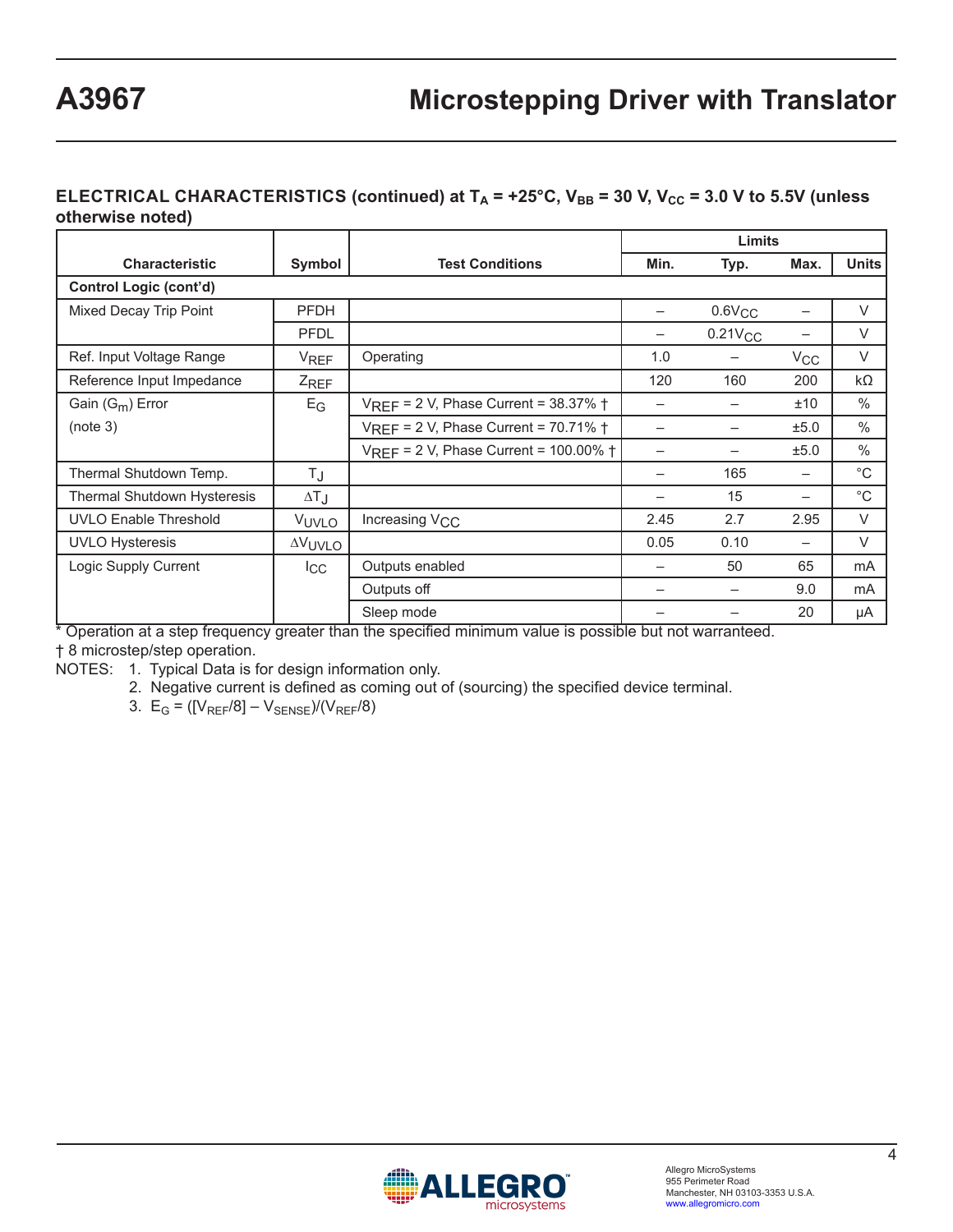#### **FUNCTIONAL DESCRIPTION**

**Device Operation.** The A3967 is a complete microstepping motor driver with built in translator for easy operation with minimal control lines. It is designed to operate bipolar stepper motors in full-, half-, quarter- and eighth-step modes. The current in each of the two output full bridges is regulated with fixed off time pulse-width modulated (PWM) control circuitry. The full-bridge current at each step is set by the value of an external current sense resistor  $(R<sub>S</sub>)$ , a reference voltage ( $V_{REF}$ ), and the DACs output voltage controlled by the output of the translator.

At power up, or reset, the translator sets the DACs and phase current polarity to initial home state (see figures for home-state conditions), and sets the current regulator for both phases to mixed-decay mode. When a step command signal occurs on the STEP input the translator automatically sequences the DACs to the next level (see table 2 for the current level sequence and current polarity). The microstep resolution is set by inputs  $MS_1$  and  $MS_2$  as shown in table 1. If the new DAC output level is lower than the previous level the decay mode for that full bridge will be set by the PFD input (fast, slow or mixed decay). If the new DAC level is higher or equal to the previous level then the decay mode for that Full bridge will be slow decay. This automatic current-decay selection will improve microstepping performance by reducing the distortion of the current waveform due to the motor BEMF.

**Reset Input (RESET).** The RESET input (active low) sets the translator to a predefined home state (see figures for home state conditions) and turns off all of the outputs. STEP inputs are ignored until the RESET input goes high.

**Step Input (STEP).** A low-to-high transition on the STEP input sequences the translator and advances the motor one increment. The translator controls the input to the DACs and the direction of current flow in each winding. The size of the increment is determined by the state of inputs  $MS<sub>1</sub>$ and  $MS<sub>2</sub>$  (see table 1).

**Microstep Select (MS<sub>1</sub> and MS<sub>2</sub>).** Input terminals MS1 and  $MS<sub>2</sub>$  select the microstepping format per table 1. Changes to these inputs do not take effect until the STEP command (see figure).

**Direction Input (DIR).** The state of the DIRECTION input will determine the direction of rotation of the motor.

**Internal PWM Current Control.** Each full bridge is controlled by a fixed off-time PWM current-control circuit that limits the load current to a desired value  $(I_{TRIP})$ . Initially, a diagonal pair of source and sink outputs are enabled and current flows through the motor winding and  $R<sub>S</sub>$ . When the voltage across the current-sense resistor equals the DAC output voltage, the current-sense comparator resets the PWM latch, which turns off the source driver (slow-decay mode) or the sink and source drivers (fast- or mixed-decay modes).

The maximum value of current limiting is set by the selection of  $R<sub>S</sub>$  and the voltage at the  $V<sub>REF</sub>$  input with a transconductance function approximated by:

$$
I_{TRIP} \text{max} = V_{REF} / 8R_S
$$

The DAC output reduces the  $V_{REF}$  output to the currentsense comparator in precise steps (see table 2 for  $%$   $I_{TRIP}$ . max at each step).

 $I<sub>TRIP</sub> =$  (%  $I<sub>TRIP</sub>max/100$ ) x  $I<sub>TRIP</sub>max$ 

**Fixed Off-Time.** The internal PWM current-control circuitry uses a one shot to control the time the driver(s) remain(s) off. The one shot off-time,  $t_{off}$ , is determined by the selection of an external resistor  $(R_T)$  and capacitor  $(C_T)$ connected from the RC timing terminal to ground. The off time, over a range of values of  $C_T = 470$  pF to 1500 pF and  $R_T$  = 12 kΩ to 100 kΩ is approximated by:

$$
\mathbf{t}_{\text{off}} = \mathsf{R}_{\text{T}} \mathsf{C}_{\text{T}}
$$

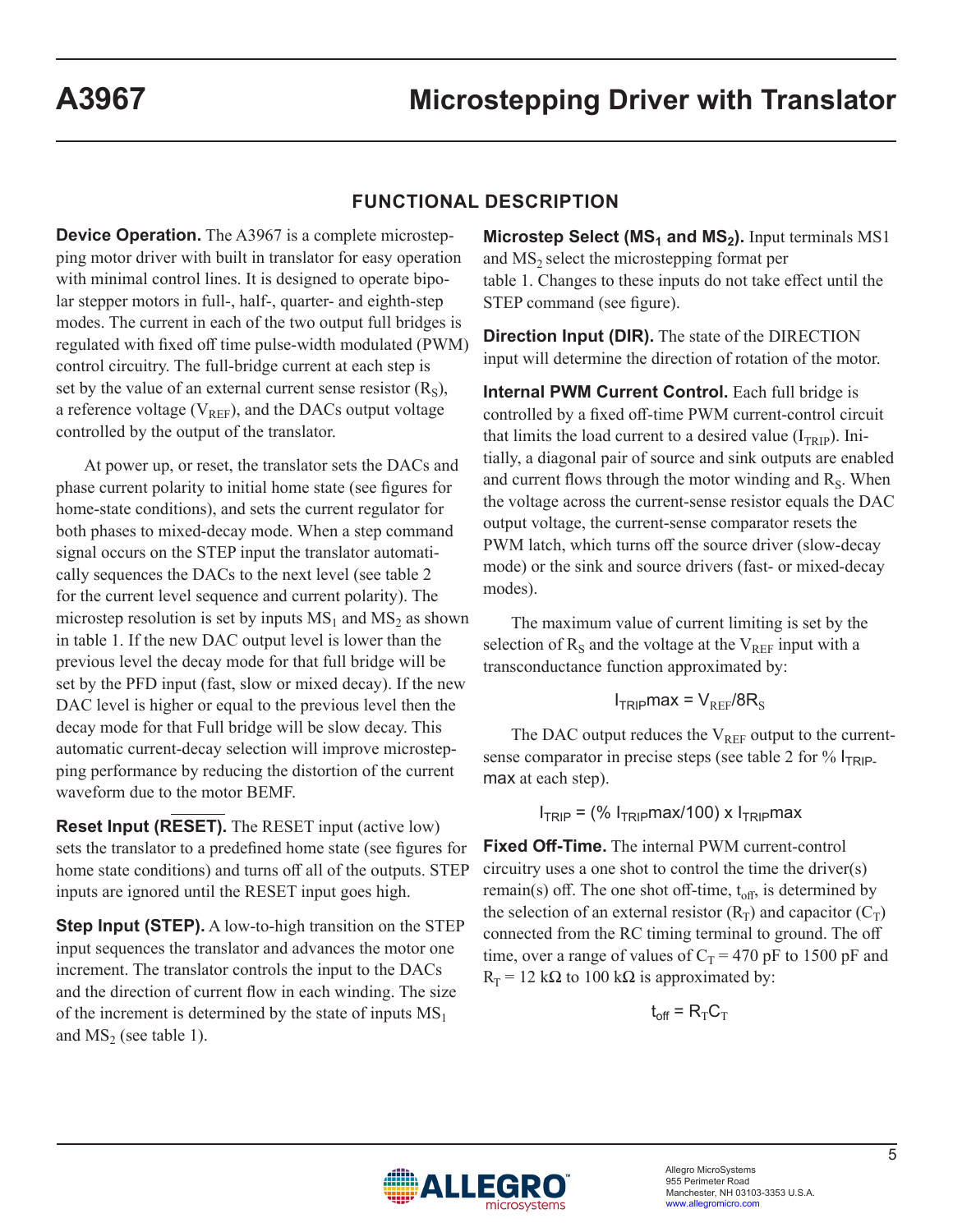### **FUNCTIONAL DESCRIPTION (continued)**

**RC Blanking.** In addition to the fixed off-time of the PWM control circuit, the  $C_T$  component sets the comparator blanking time. This function blanks the output of the current-sense comparator when the outputs are switched by the internal current-control circuitry. The comparator output is blanked to prevent false overcurrent detection due to reverse recovery currents of the clamp diodes, and/or switching transients related to the capacitance of the load. The blank time  $t_{BLANK}$  can be approximated by:

$$
t_{\text{BLANK}} = 1400 C_{\text{T}}
$$

**Enable Input (ENABLE).** This active-low input enables all of the outputs. When logic high the outputs are disabled. Inputs to the translator (STEP, DIRECTION,  $MS_1$ ,  $MS_2$ ) are all active independent of the ENABLE input state.

**Shutdown.** In the event of a fault (excessive junction temperature) the outputs of the device are disabled until the fault condition is removed. At power up, and in the event of low  $V_{CC}$ , the under-voltage lockout (UVLO) circuit disables the drivers and resets the translator to the home state.

**Sleep Mode (SLEEP).** An active-low control input used to minimize power consumption when not in use. This disables much of the internal circuitry including the outputs. A logic high allows normal operation and startup of the device in the home position.

> **Typical output saturation voltages showing Satlington sink-driver operation.**

**Percent Fast Decay Input (PFD).** When a STEP input signal commands a lower output current from the previous step, it switches the output current decay to either slow-, fast-, or mixed-decay depending on the voltage level at the PFD input. If the voltage at the PFD input is greater than  $0.6V_{CC}$  then slow-decay mode is selected. If the voltage on the PFD input is less than  $0.21V_{CC}$  then fast-decay mode is selected. Mixed decay is between these two levels.

**Mixed Decay Operation.** If the voltage on the PFD input is between  $0.6V_{CC}$  and  $0.21V_{CC}$ , the bridge will operate in mixed-decay mode depending on the step sequence (see figures). As the trip point is reached, the device will go into fast-decay mode until the voltage on the RC terminal decays to the voltage applied to the PFD terminal. The time that the device operates in fast decay is approximated by:

$$
t_{FD} = R_{T}C_{T} \ln (0.6 V_{CC}/V_{PFD})
$$

After this fast decay portion,  $t_{FD}$ , the device will switch to slow-decay mode for the remainder of the fixed off-time period.



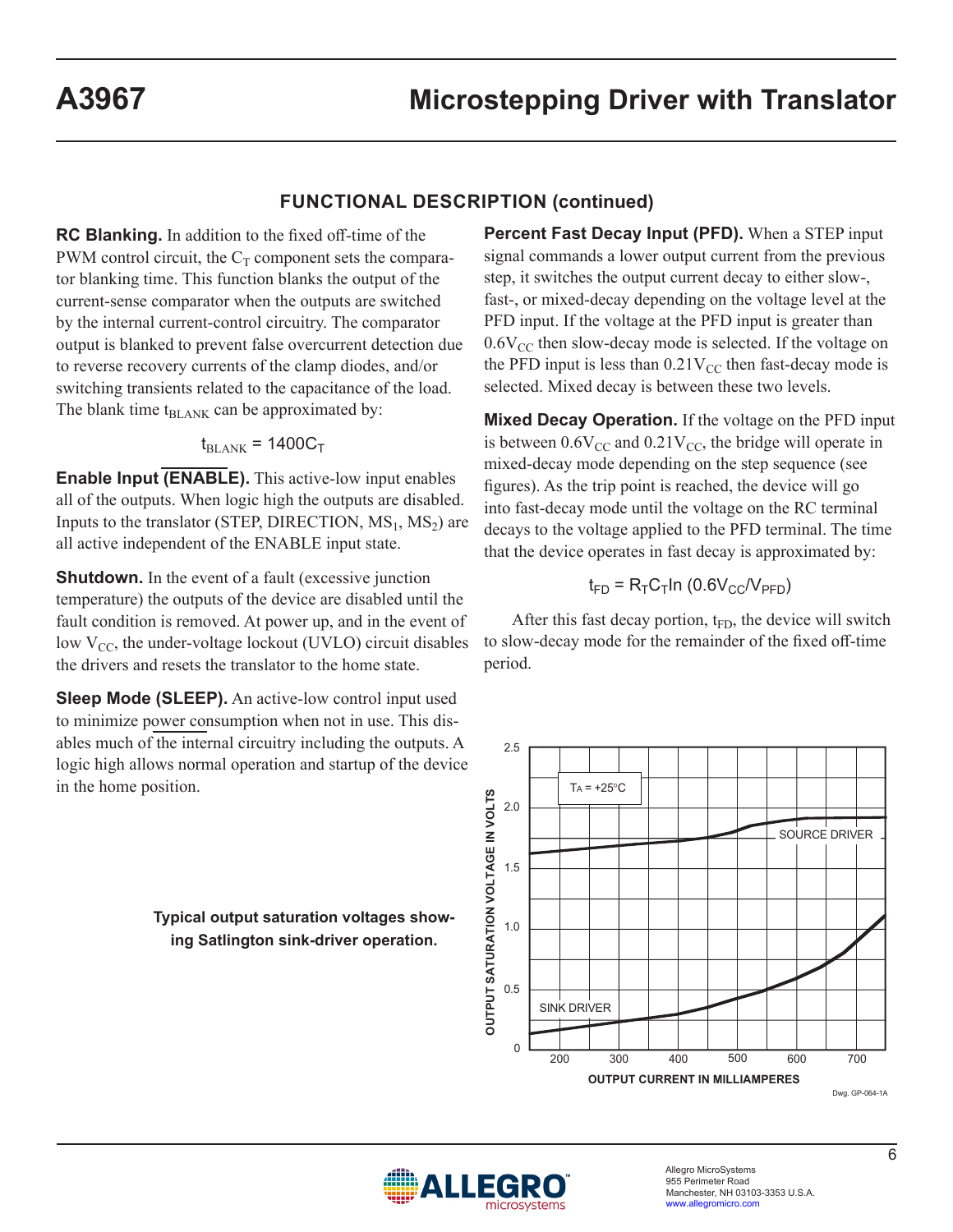**Timing Requirements**  $(T_A = +25^{\circ}C, V_{CC} = 5 V,$  Logic Levels are  $V_{CC}$  and Ground)



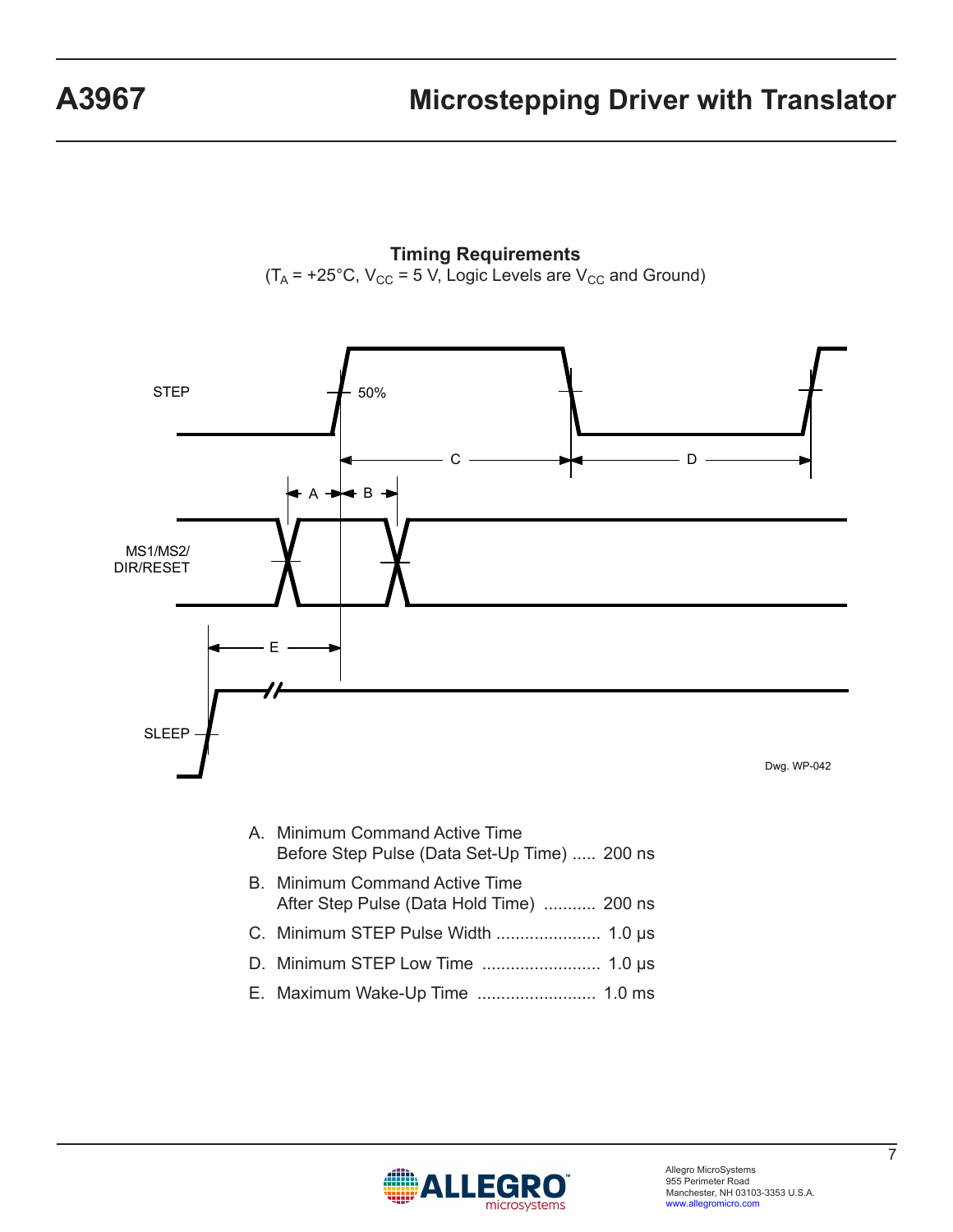## **APPLICATIONS INFORMATION**

**Layout.** The printed wiring board should use a heavy ground plane.

 For optimum electrical and thermal performance, the driver should be soldered directly onto the board.

The load supply terminal,  $V_{BB}$ , should be decoupled with an electrolytic capacitor  $(>47 \mu)$  is recommended) placed as close to the device as possible.

To avoid problems due to capacitive coupling of the high dv/dt switching transients, route the bridge-output traces away from the sensitive logic-input traces. Always drive the logic inputs with a low source impedance to increase noise immunity.

**Grounding.** A star ground system located close to the driver is recommended.

The 24-lead SOIC has the analog ground and the power ground internally bonded to the power tabs of the package (leads 6, 7, 18, and 19).

**Current Sensing.** To minimize inaccuracies caused by ground-trace IR drops in sensing the output current level, the current-sense resistor  $(R<sub>S</sub>)$  should have an independent ground return to the star ground of the device. This path should be as short as possible. For low-value sense resistors the IR drops in the printed wiring board sense resistor's traces can be significant and should be taken into account. The use of sockets should be avoided as they can introduce variation in  $R<sub>s</sub>$  due to their contact resistance.

Allegro MicroSystems recommends a value of  $R<sub>S</sub>$  given by

$$
R_S = 0.5/I_{TRIP} \text{max}
$$

**Thermal protection.** Circuitry turns off all drivers when the junction temperature reaches 165°C, typically. It is intended only to protect the device from failures due to excessive junction temperatures and should not imply that output short circuits are permitted. Thermal shutdown has a hysteresis of approximately 15°C.

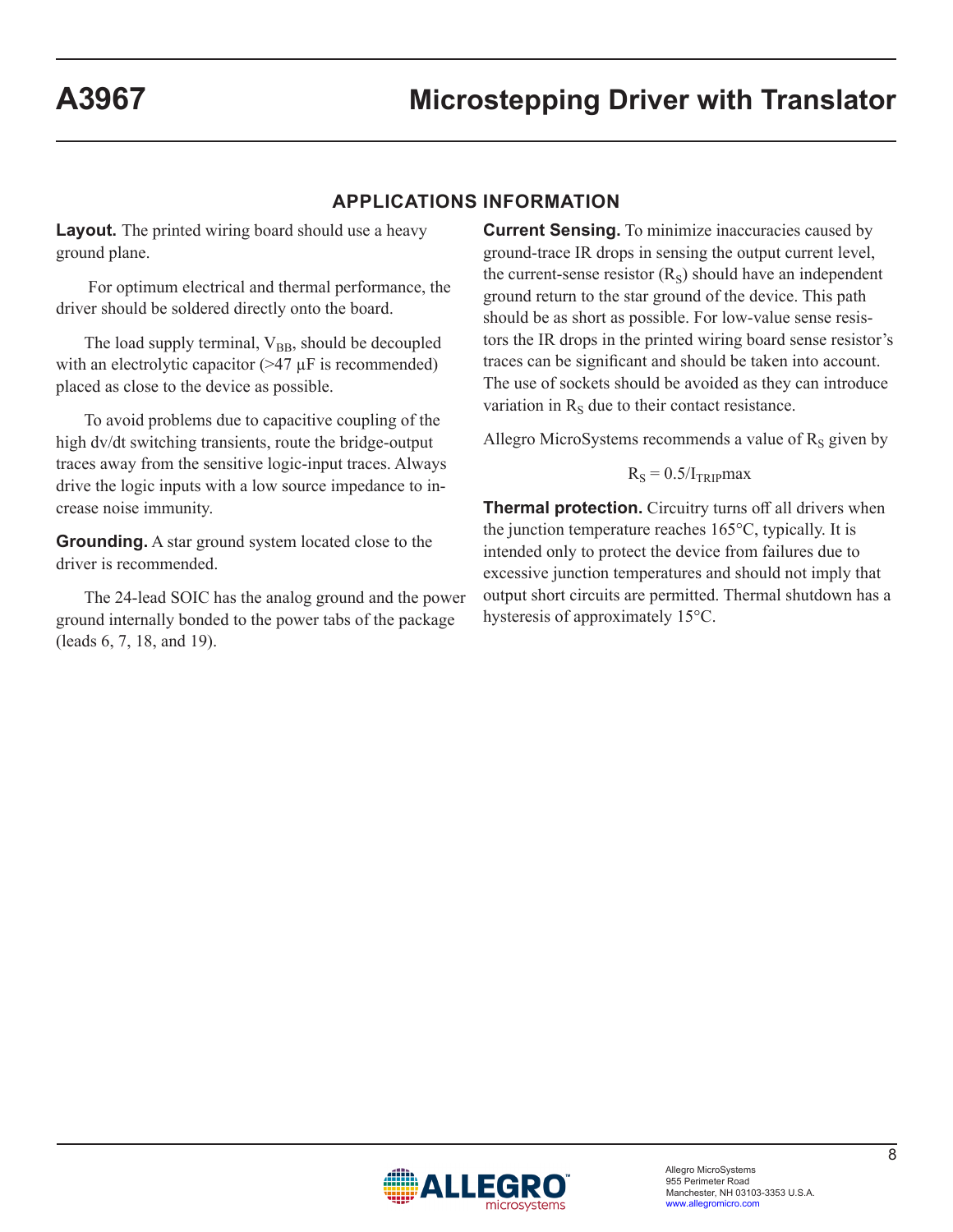| <b>Full Step</b> | <b>Half Step</b>          | 1/4 Step       | 1/8 Step                | <b>Phase 1 Current</b><br>$(\%I_{trip}$ max)<br>$(\%)$ | <b>Phase 2 Current</b><br>$(\%I_{trip}max)$<br>(%) | <b>Step Angle</b><br>(°) |
|------------------|---------------------------|----------------|-------------------------|--------------------------------------------------------|----------------------------------------------------|--------------------------|
|                  | $\mathbf{1}$              | $\mathbf{1}$   | $\mathbf{1}$            | 100.00                                                 | 0.00                                               | 0.0                      |
|                  |                           |                | $\boldsymbol{2}$        | 98.08                                                  | 19.51                                              | 11.3                     |
|                  |                           | $\overline{c}$ | $\mathbf 3$             | 92.39                                                  | 38.27                                              | 22.5                     |
|                  |                           |                | $\overline{\mathbf{4}}$ | 83.15                                                  | 55.56                                              | 33.8                     |
| $\mathbf{1}$     | $\overline{c}$            | $\mathbf{3}$   | 5                       | 70.71                                                  | 70.71                                              | 45.0                     |
|                  |                           |                | 6                       | 55.56                                                  | 83.15                                              | 56.3                     |
|                  |                           | 4              | $\overline{7}$          | 38.27                                                  | 92.39                                              | 67.5                     |
|                  |                           |                | 8                       | 19.51                                                  | 98.08                                              | 78.8                     |
|                  | $\ensuremath{\mathsf{3}}$ | 5              | $\boldsymbol{9}$        | 0.00                                                   | 100.00                                             | 90.0                     |
|                  |                           |                | 10                      | $-19.51$                                               | 98.08                                              | 101.3                    |
|                  |                           | 6              | 11                      | $-38.27$                                               | 92.39                                              | 112.5                    |
|                  |                           |                | 12                      | $-55.56$                                               | 83.15                                              | 123.8                    |
| $\sqrt{2}$       | $\overline{4}$            | $\overline{7}$ | 13                      | $-70.71$                                               | 70.71                                              | 135.0                    |
|                  |                           |                | 14                      | $-83.15$                                               | 55.56                                              | 146.3                    |
|                  |                           | 8              | 15                      | $-92.39$                                               | 38.27                                              | 157.5                    |
|                  |                           |                | 16                      | $-98.08$                                               | 19.51                                              | 168.8                    |
|                  | 5                         | 9              | 17                      | $-100.00$                                              | 0.00                                               | 180.0                    |
|                  |                           |                | 18                      | $-98.08$                                               | $-19.51$                                           | 191.3                    |
|                  |                           | 10             | 19                      | $-92.39$                                               | $-38.27$                                           | 202.5                    |
|                  |                           |                | 20                      | $-83.15$                                               | $-55.56$                                           | 213.8                    |
| $\sqrt{3}$       | $\,6$                     | 11             | 21                      | $-70.71$                                               | $-70.71$                                           | 225.0                    |
|                  |                           |                | 22                      | $-55.56$                                               | $-83.15$                                           | 236.3                    |
|                  |                           | 12             | 23                      | $-38.27$                                               | $-92.39$                                           | 247.5                    |
|                  |                           |                | 24                      | $-19.51$                                               | $-98.08$                                           | 258.8                    |
|                  | $\boldsymbol{7}$          | 13             | 25                      | 0.00                                                   | $-100.00$                                          | 270.0                    |
|                  |                           |                | 26                      | 19.51                                                  | $-98.08$                                           | 281.3                    |
|                  |                           | 14             | 27                      | 38.27                                                  | $-92.39$                                           | 292.5                    |
|                  |                           |                | 28                      | 55.56                                                  | $-83.15$                                           | 303.8                    |
| 4                | $\bf 8$                   | 15             | 29                      | 70.71                                                  | $-70.71$                                           | 315.0                    |
|                  |                           |                | 30                      | 83.15                                                  | $-55.56$                                           | 326.3                    |
|                  |                           | 16             | 31                      | 92.39                                                  | $-38.27$                                           | 337.5                    |
|                  |                           |                | 32                      | 98.08                                                  | $-19.51$                                           | 348.8                    |

**Table 2. Step Sequencing**

Home State = 45º Step Angle, DIR = H

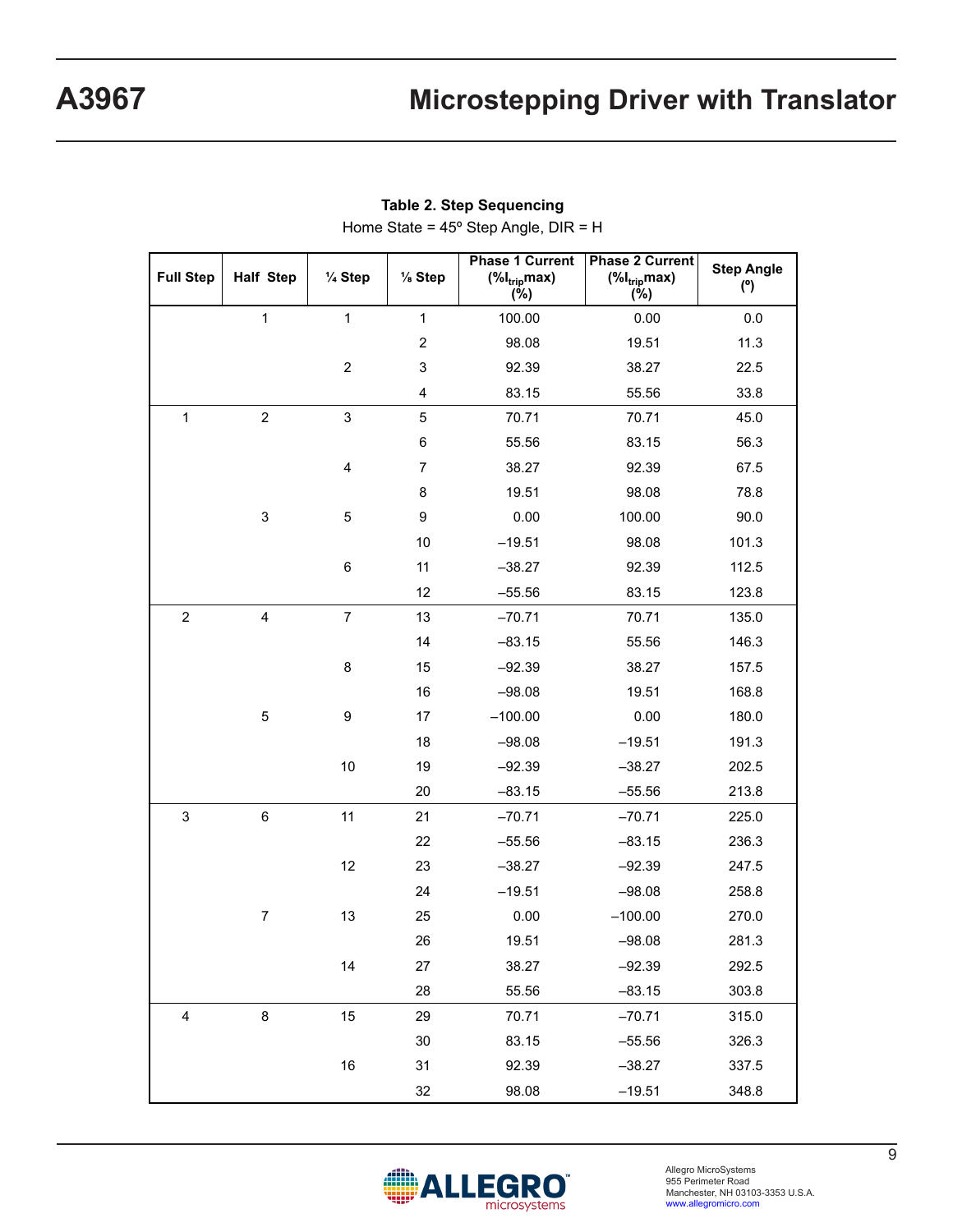**Full Step Operation**  $MS_1 = MS_2 = L$ , DIR = H



The vector addition of the output currents at any step is 100%.

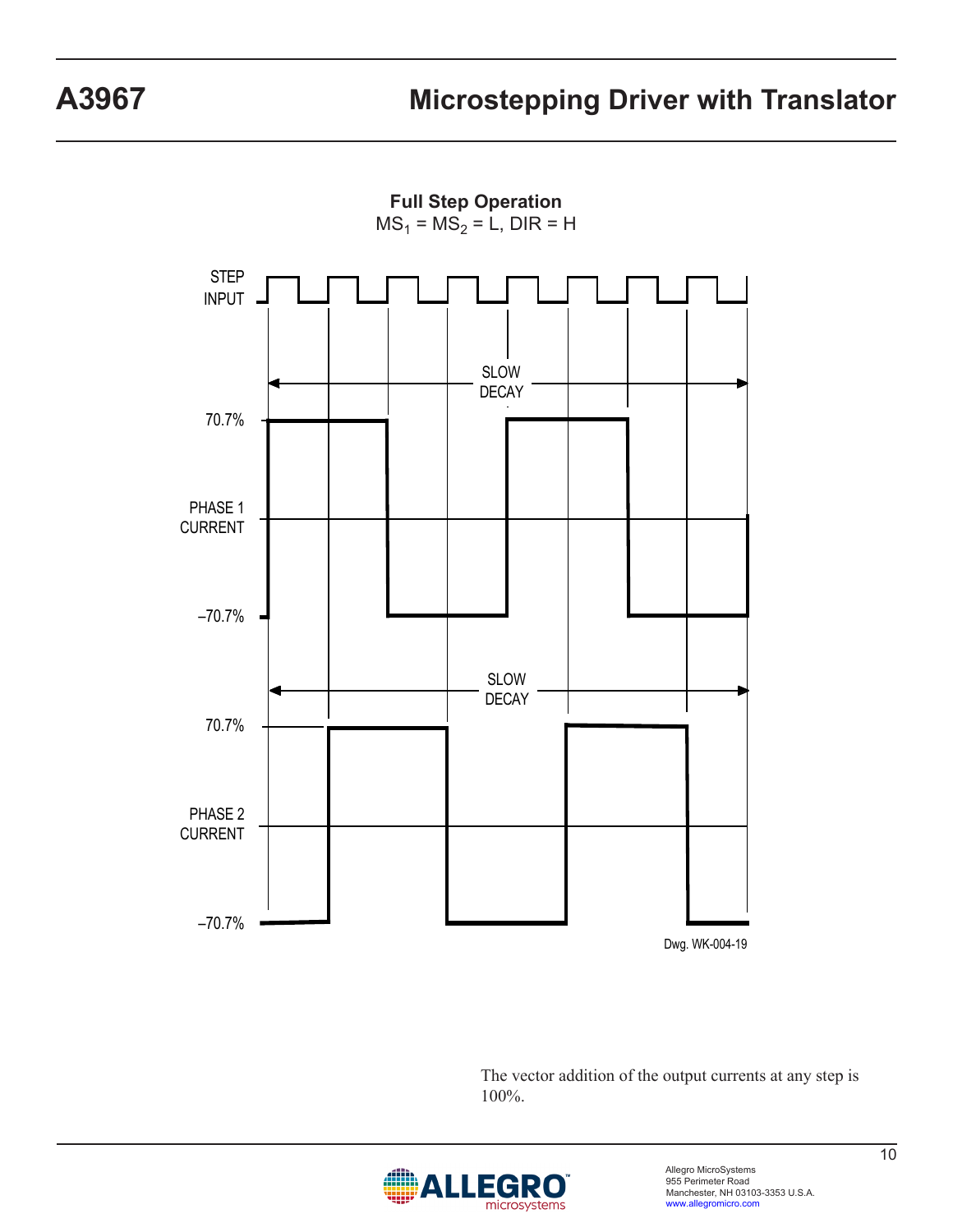

The mixed-decay mode is controlled by the percent fast decay voltage  $(V_{\text{PFD}})$ . If the voltage at the PFD input is greater than  $0.6V_{CC}$  then slow-decay mode is selected. If the voltage on the PFD input is less than  $0.21V_{CC}$  then fast-decay mode is selected. Mixed decay is between these two levels.

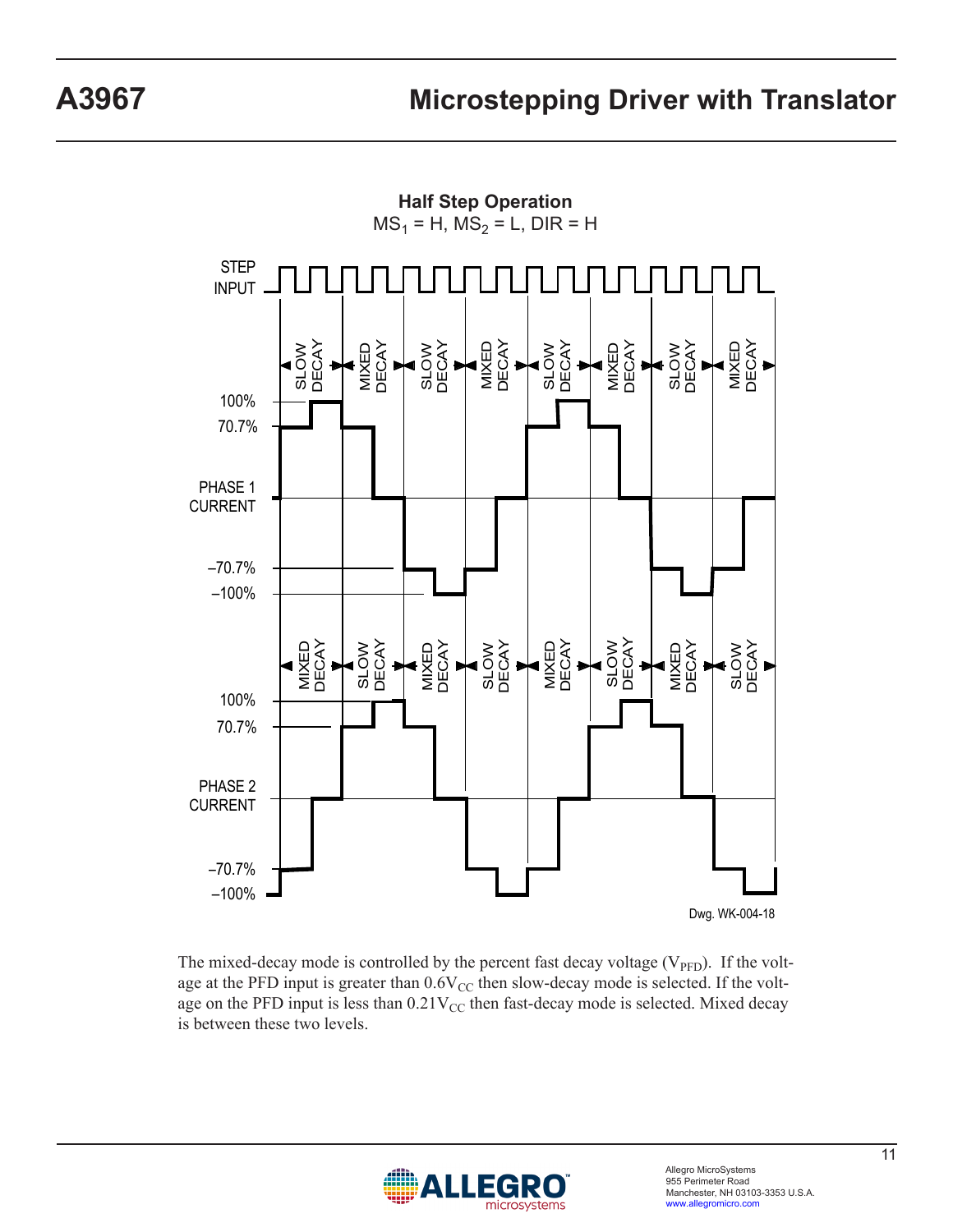**Quarter Step Operation**

 $MS_1 = L$ ,  $MS_2 = H$ , DIR = H



The mixed-decay mode is controlled by the percent fast decay voltage  $(V_{\text{PFD}})$ . If the voltage at the PFD input is greater than  $0.6V_{CC}$  then slow-decay mode is selected. If the voltage on the PFD input is less than  $0.21V_{CC}$  then fast-decay mode is selected. Mixed decay is between these two levels.

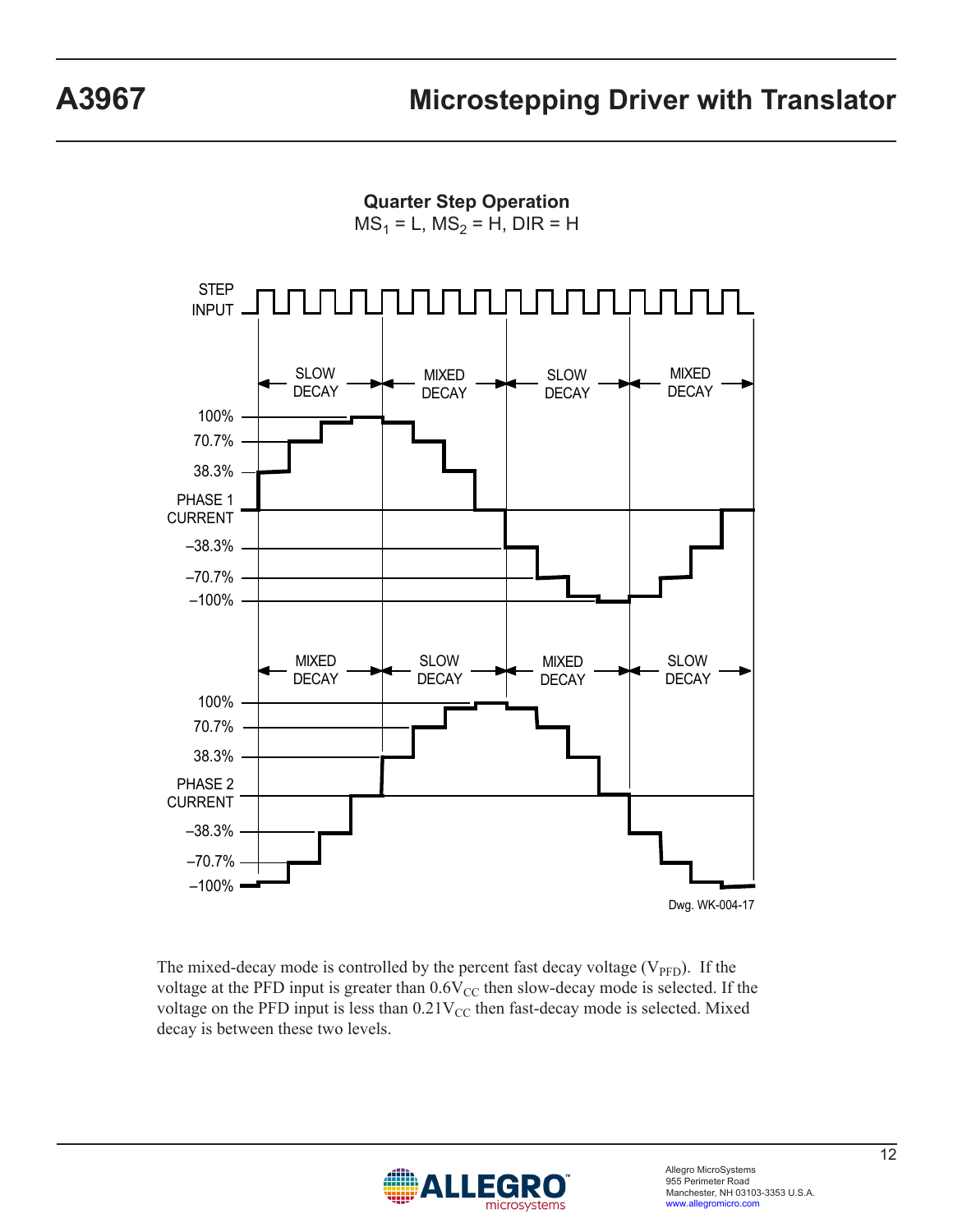**8 Microstep/Step Operation**

 $MS_1 = MS_2 = H$ , DIR = H



The mixed-decay mode is controlled by the percent fast decay voltage  $(V_{\text{PFD}})$ . If the voltage at the PFD input is greater than  $0.6V_{CC}$  then slow-decay mode is selected. If the voltage on the PFD input is less than  $0.21V_{CC}$  then fast-decay mode is selected. Mixed decay is between these two levels.

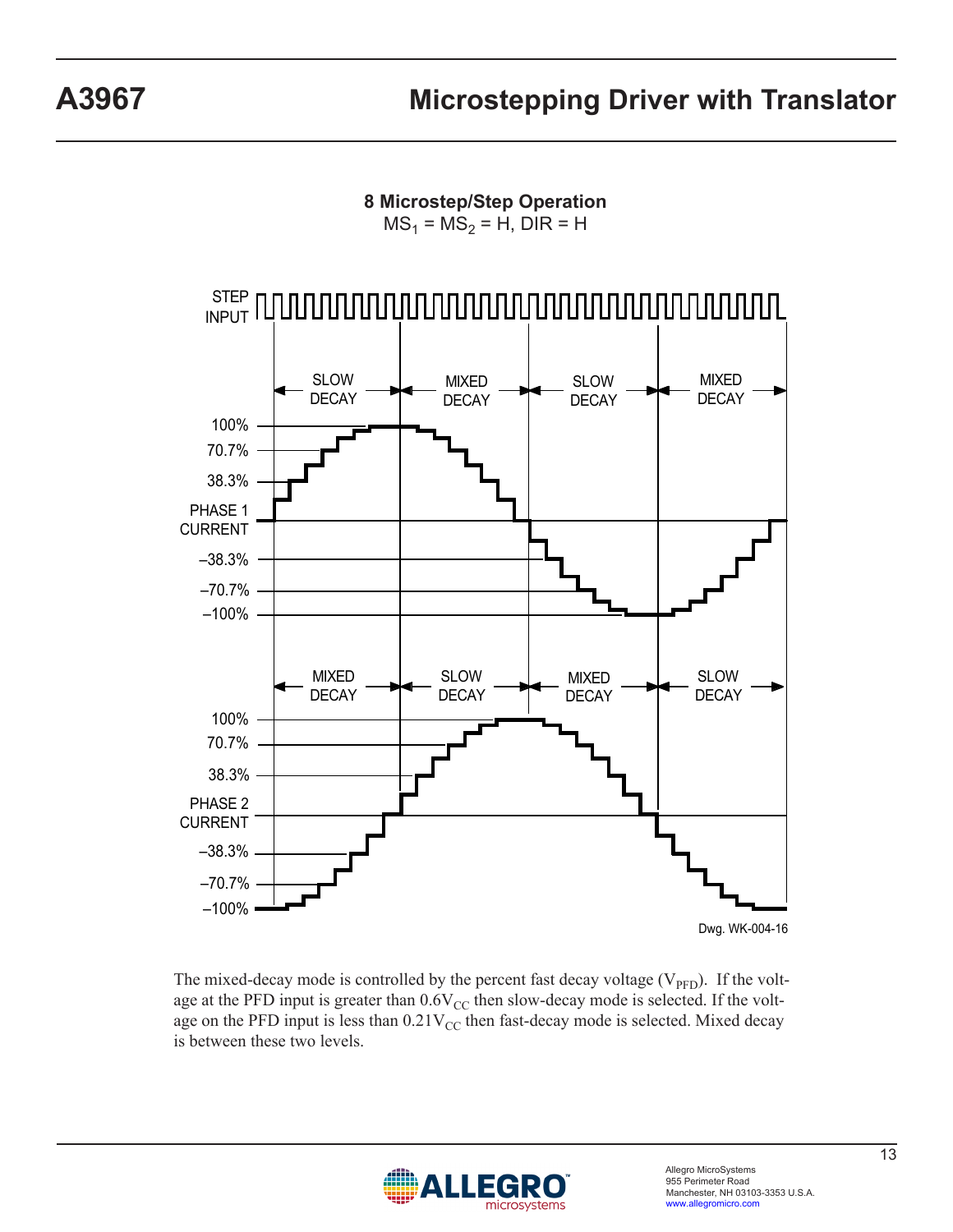## **Pinout Diagram**



#### **Terminal List**

| Terminal<br><b>Name</b> | <b>Terminal Description</b>               | <b>Terminal</b><br>Number |
|-------------------------|-------------------------------------------|---------------------------|
| <b>REF</b>              | Gm reference input                        | 1                         |
| RC <sub>2</sub>         | Analog input for fixed offtime - bridge 2 | $\overline{2}$            |
| <b>SLEEP</b>            | Logic input                               | 3                         |
| OUT <sub>2B</sub>       | H bridge 2 output B                       | 4                         |
| <b>LOAD SUPPLY2</b>     | VBB2, the load supply for bridge 2        | 5                         |
| <b>GND</b>              | Analog and power ground                   | 6, 7                      |
| SENSE <sub>2</sub>      | Sense resistor for bridge 2               | 8                         |
| OUT2A                   | H bridge 2 output A                       | 9                         |
| <b>STEP</b>             | Logic input                               | 10                        |
| <b>DIR</b>              | Logic Input                               | 11                        |
| MS <sub>1</sub>         | Logic input                               | 12                        |
| MS <sub>2</sub>         | Logic input                               | 13                        |
| <b>LOGIC SUPPLY</b>     | VCC, the logic supply voltage             | 14                        |
| <b>ENABLE</b>           | Logic input                               | 15                        |
| OUT <sub>1</sub> A      | H bridge 1 output A                       | 16                        |
| SENSE <sub>1</sub>      | Sense resistor for bridge 1               | 17                        |
| <b>GND</b>              | Analog and power ground                   | 18, 19                    |
| <b>LOAD SUPPLY1</b>     | VBB1, the load supply for bridge 1        | 20                        |
| OUT <sub>1B</sub>       | H bridge 1 output B                       | 21                        |
| <b>RESET</b>            | Logic input                               | 22                        |
| RC <sub>1</sub>         | Analog Input for fixed offtime - bridge 1 | 23                        |
| <b>PFD</b>              | Mixed decay setting                       | 24                        |

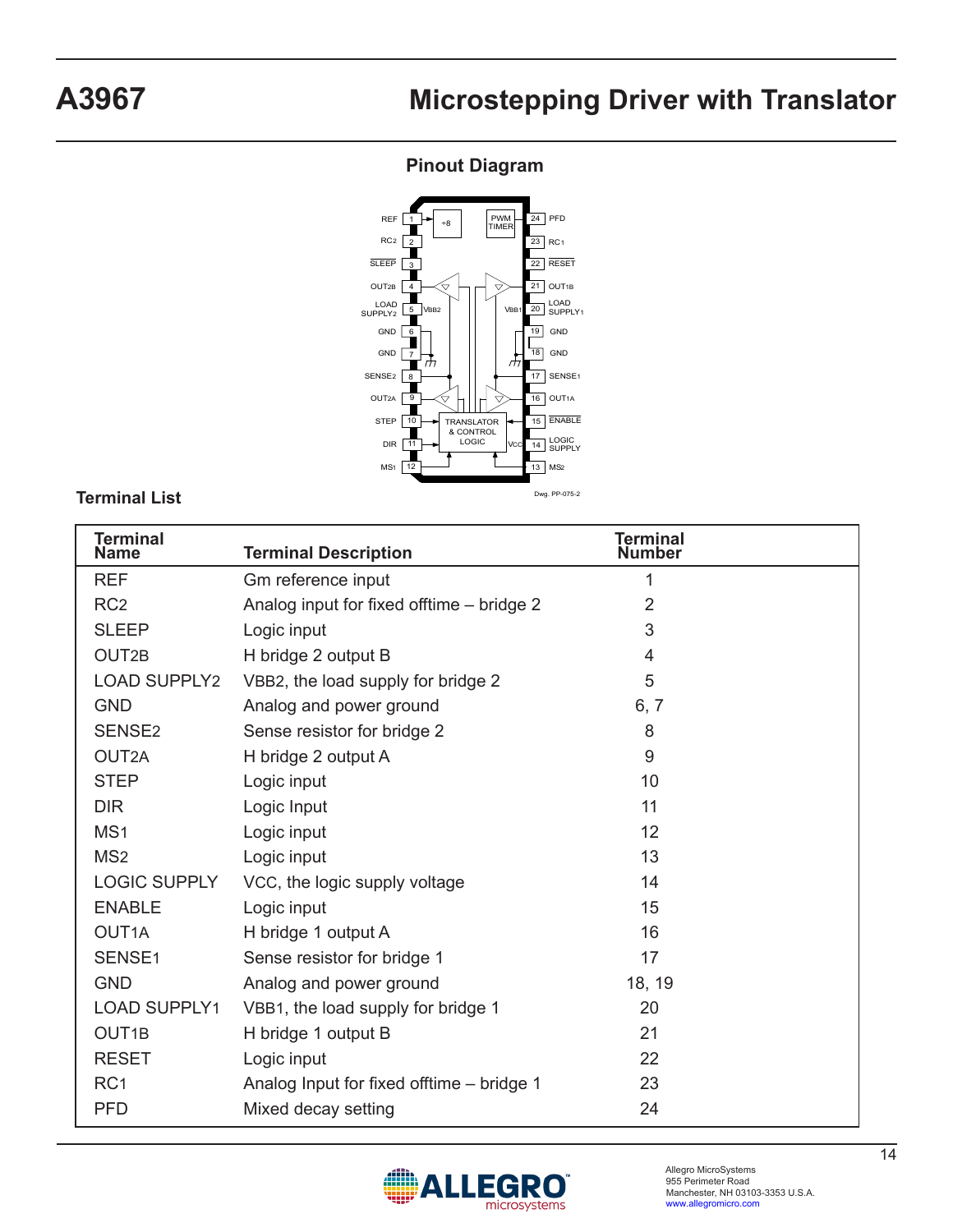**Package LB 24-Pin SOIC**